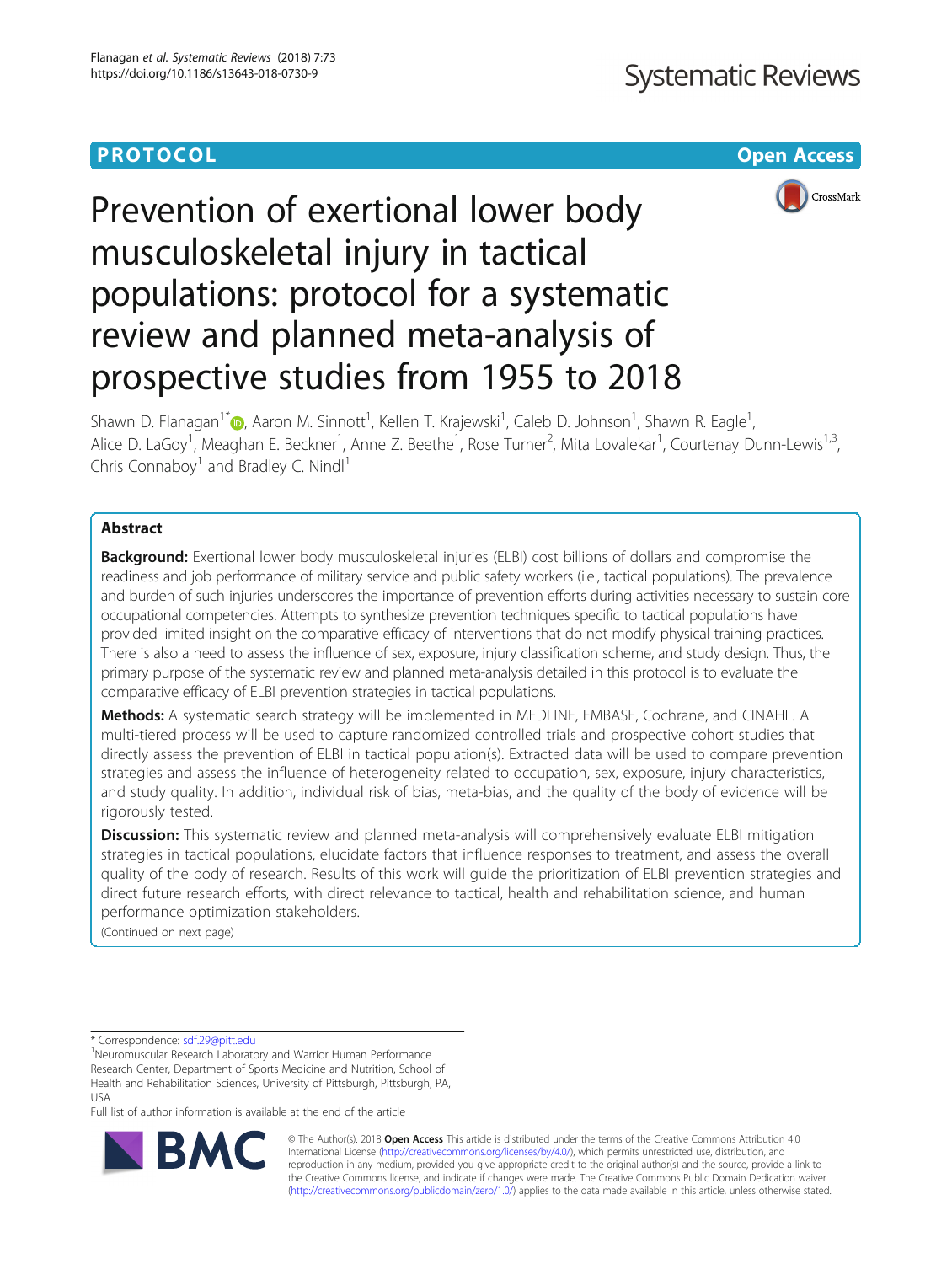#### (Continued from previous page)

**Systematic review registration:** The systematic review protocol was registered with the International Prospective Register of Systematic Reviews (PROSPERO) on 3 Jan 2018 (registration number [CRD42018081799](https://www.crd.york.ac.uk/prospero/display_record.php?RecordID=81799)).

Keywords: Biomechanics, Epidemiology, Exercise, Prevention, Knee, Overuse, Performance, Rehabilitation, Risk factors, **Training** 

## Background

The prevention of musculoskeletal injury (MSI) is central to efforts to improve the readiness, performance, and long-term health of tactical populations (i.e., military, police, firefighters, and emergency medical services (EMS)) [[1](#page-6-0)–[4](#page-6-0)]. In the US military, MSI is responsible for nearly 75% of limited duty cases and costs billions of dollars annually [\[5](#page-6-0)–[9\]](#page-6-0). Physical exertion associated with training, occupational tasks, and recreation is the primary cause of acute hospitalization [[10](#page-6-0), [11](#page-6-0)], and 40% of such injuries occur in the lower body. The incidence of ELBI is similarly pronounced in police, firefighters, and EMS [\[12](#page-6-0)– [16](#page-6-0)]. The burden of ELBI in tactical populations underscores the importance of injury prevention.

Reviews on ELBI prevention typically delimit injury assessment to a specific anatomic structure (e.g., groin, knee, ankle) [[17](#page-6-0)–[24\]](#page-6-0) or classification (e.g., stress fractures, osteoarthritis, strains, sprains) [[17,](#page-6-0) [20,](#page-6-0) [25](#page-6-0)–[29](#page-6-0)]. The systemic effects of most interventions (e.g., additional or modified physical activity, educational programs, footwear modification) and integrative nature of structures within the lower kinetic chain justify a more generalized analysis of interventions and ELBI outcomes [[30\]](#page-6-0). Additionally, a collective approach to the comparison of ELBI prevention strategies may improve translation to relevant stakeholders.

Despite growing evidence to support prevention strategies specific to tactical populations [[8](#page-6-0), [9](#page-6-0), [31](#page-6-0)–[38\]](#page-7-0), current practices largely reflect information obtained from high school and college athletes [[18](#page-6-0), [19,](#page-6-0) [21](#page-6-0), [23,](#page-6-0) [24](#page-6-0), [39](#page-7-0)–[43](#page-7-0)]. Most reviews emphasize subpopulations such as American football [[27,](#page-6-0) [28](#page-6-0), [41](#page-7-0)], soccer [[19,](#page-6-0) [40](#page-7-0), [44](#page-7-0)], or basketball [[18,](#page-6-0) [20](#page-6-0), [23](#page-6-0), [24\]](#page-6-0). While relevant, the demands placed on tactical populations differ profoundly from athletics in terms of occupational tasks, exposure patterns, and underlying behavioral and environmental factors. In contrast to tactical populations for example, athletic physical exertion is generally defined, planned, and conducted in relatively well-controlled environments with predictable recovery periods.

A recent systematic review of military ELBI prevention identified six overarching strategies: (1) conditioning, (2) footwear modifications, (3) bracing, (4) physical activity volume, (5) physical fitness, and (6) leadership/supervision/awareness [[30](#page-6-0)]. The majority of studies (26/43) sought to improve physical conditioning,

but sex-specific responses were evident [[30](#page-6-0)]. Less than half (19/44) of the interventions were specific to the military, and none examined public safety workers. A more comprehensive search strategy would likely improve the breadth of literature capture, especially in the case of novel or unusual interventions and less frequently studied tactical populations [[45\]](#page-7-0). Furthermore, the stratification of aggregated data would improve analytic power and allow for normalized comparisons based on sex, exposure level, and injury classification [[46\]](#page-7-0).

In this systematic review and planned meta-analysis, we will identify and evaluate the collective prospective evidence on ELBI prevention in to tactical populations. The comparative efficacy of prevention strategies will be examined for ELBI overall, with additional subanalyses of participant-, exposure-, and injury-specific responses determined by the extant literature base. The meta-analysis will use internationally recognized standards to assess individual and overall risk of bias, in addition to the quality of the body of evidence. Aggregate- and group-level data will be used to quantify the influence of study, participant, and injury characteristics. The findings of this review are intended to establish efficacy and support the prioritization of ELBI prevention strategies.

## **Objectives**

The primary objective of this systematic review and planned meta-analysis is to evaluate interventions and prospective observations for the prevention of ELBI in tactical populations. The proposed systematic review will address the following topics:

- 1. Comparative efficacy of intervention strategies to reduce ELBI in tactical populations.
- 2. Moderating influence of participant, study, and injury characteristics

## **Methods**

## Eligibility criteria

Studies will be selected based on the following criteria for design, participants, interventions, comparators, outcomes, and other study traits.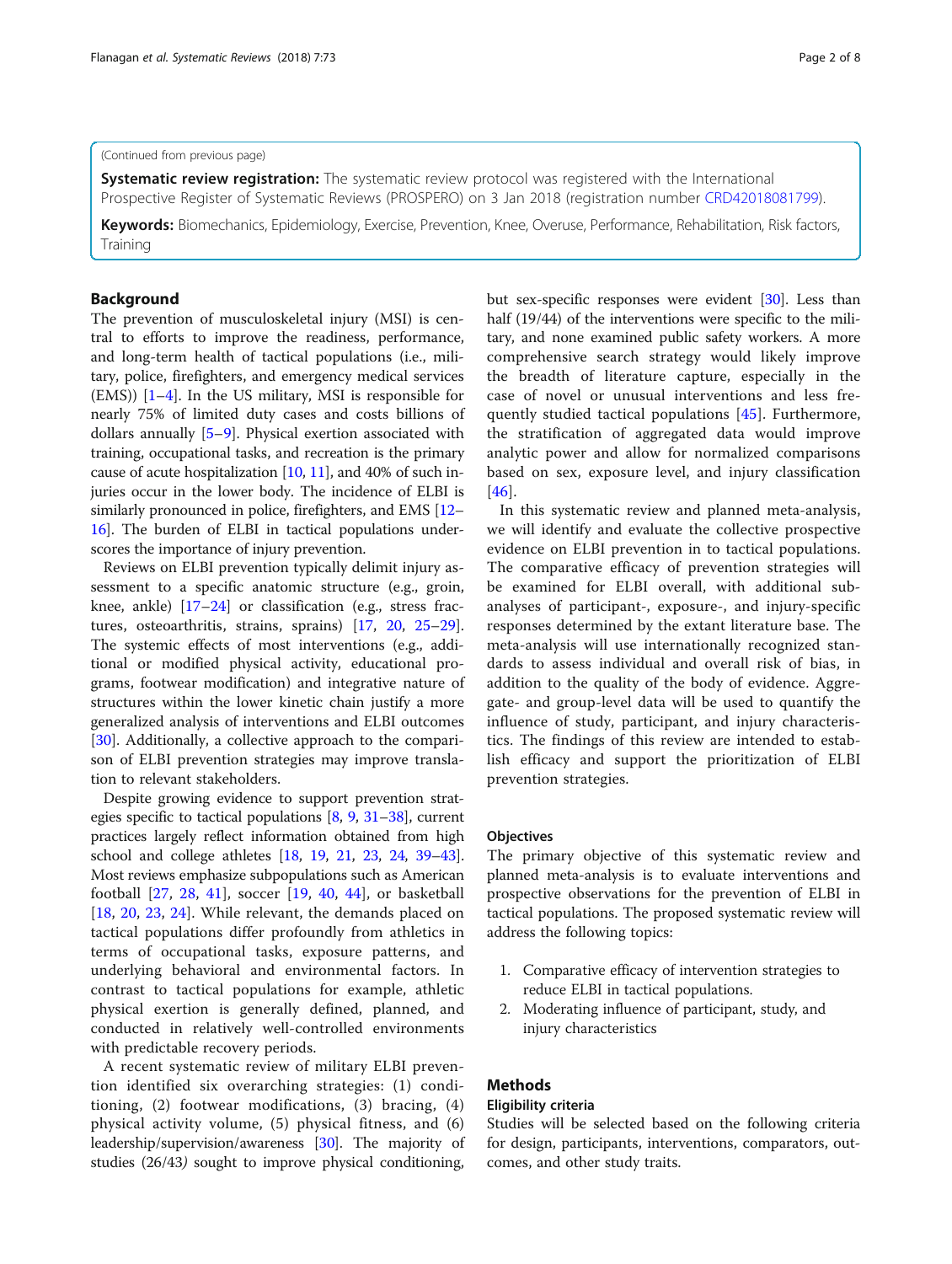## Study designs

To evaluate the comparative preventive efficacy of interventions for ELBI, controlled trials and prospective observational studies will be included. Acceptable study designs include parallel (between-group), cross-over (within-group), cluster, factorial trials, and non-randomized trials or prospective observational studies with direct between-group comparisons. Single-arm studies without direct comparisons will be excluded (e.g., benchmarking, simulated comparisons). Retrospective studies, cross-sectional studies, case reports and series, ideas, opinions, editorials, animal research, and in vitro research will be excluded.

## **Participants**

Studies on adults aged 18 years or older will be included. Participants must be active military service members or public safety workers (including police, firefighters, and EMS). International military members that meet the national age requirement will be included. Studies of the target populations after retirement will be excluded.

## Interventions

Qualifying studies will have the primary aim of preventing or mitigating ELBI in non-injured tactical population(s). Interventions targeting overall MSI risk will be included when lower body injury outcomes are presented or made available upon request. Non-specific behavioral, educational, or policy interventions will be included. Examples include new conditioning practices; modification or elimination of detrimental behaviors; education programs; policies that mandate, restrict, or otherwise influence occupational tasks; and external devices that prevent ELBI by providing protection or information.

Terminology to define injury is provided by the International Classification of Diseases (ICD-9-M) [\[47](#page-7-0), [48](#page-7-0)] and National Institute for Occupational Safety and Health (NIOSH) [\[1](#page-6-0)]. Qualifying injuries will include fractures, derangements, dislocations, sprains, strains, and other injuries or disorders of the muscles, nerves, tendons, joints, or cartilage of the lower limbs. Such injuries must be caused, precipitated, or exacerbated by sudden or prolonged exertion involving movement repetition, force, vibration, or adverse biomechanics. Injuries resulting from falls, motor vehicle accidents, violence, and war will be excluded.

## **Comparators**

Controls will include participants who receive placebo or "standard of care" treatment. The anticipated standard of care includes normal physical training activities without significant modification. Several potential comparators are relevant to the prevention of ELBI. Prominent examples are listed below but others will be considered on a case-by-case basis depending on the literature base.

- 1. Modification or elimination of practices that cause injury versus maintenance
- 2. High dose of intervention versus lower dose(s) of intervention
- 3. Interventions that influence conduct or access to activities associated with injury
- 4. Non-specific or multi-faceted behavioral, educational, or policy interventions versus no intervention or similar intervention(s) at a reduced dose

## **Outcomes**

Outcomes and their definitions will be collected as reported in individual studies. Binary injury incidence data will be extracted to represent ELBI outcomes. Anticipated outcome measures include incidence, odds ratios, risk ratios, hazard ratios, and likelihood ratios. Outcomes may be derived from self-report, medical records, behavioral performance, medical imaging, physiological measurements, and biological specimens. Studies that do not report injury incidence will be excluded. Outcome measurements specific to ELBI will be extracted. Composite and upper body MSI will not be included, and studies that do not report or provide lower body-specific data will be excluded. If ELBI is subdivided by structure, tissue, category, or other factors, all levels of data will be extracted and pooled depending on injury classification.

## Timing

Studies with a minimum surveillance period of 3 months will be prioritized. Due to many studies being conducted with recruits during basic training, to account for branches with shorter training periods [[49](#page-7-0), [50\]](#page-7-0), studies with surveillance durations of at least 2 months will be considered if otherwise acceptable and of sufficient quality as determined by the review team.

## **Setting**

Study setting is unrestricted.

#### Language

Included articles will be reported in English. When applicable, studies involving predominantly non-English speaking populations will be included.

## Other review eligibility criteria

Study inclusion will not be restricted by geographic region. Inclusion will be limited to original research articles published in peer-reviewed journals. Abstracts, unpublished data, commentaries, letters, and conference proceedings will be screened. Data from 1955 to 2018 will be evaluated for systematic variation of effect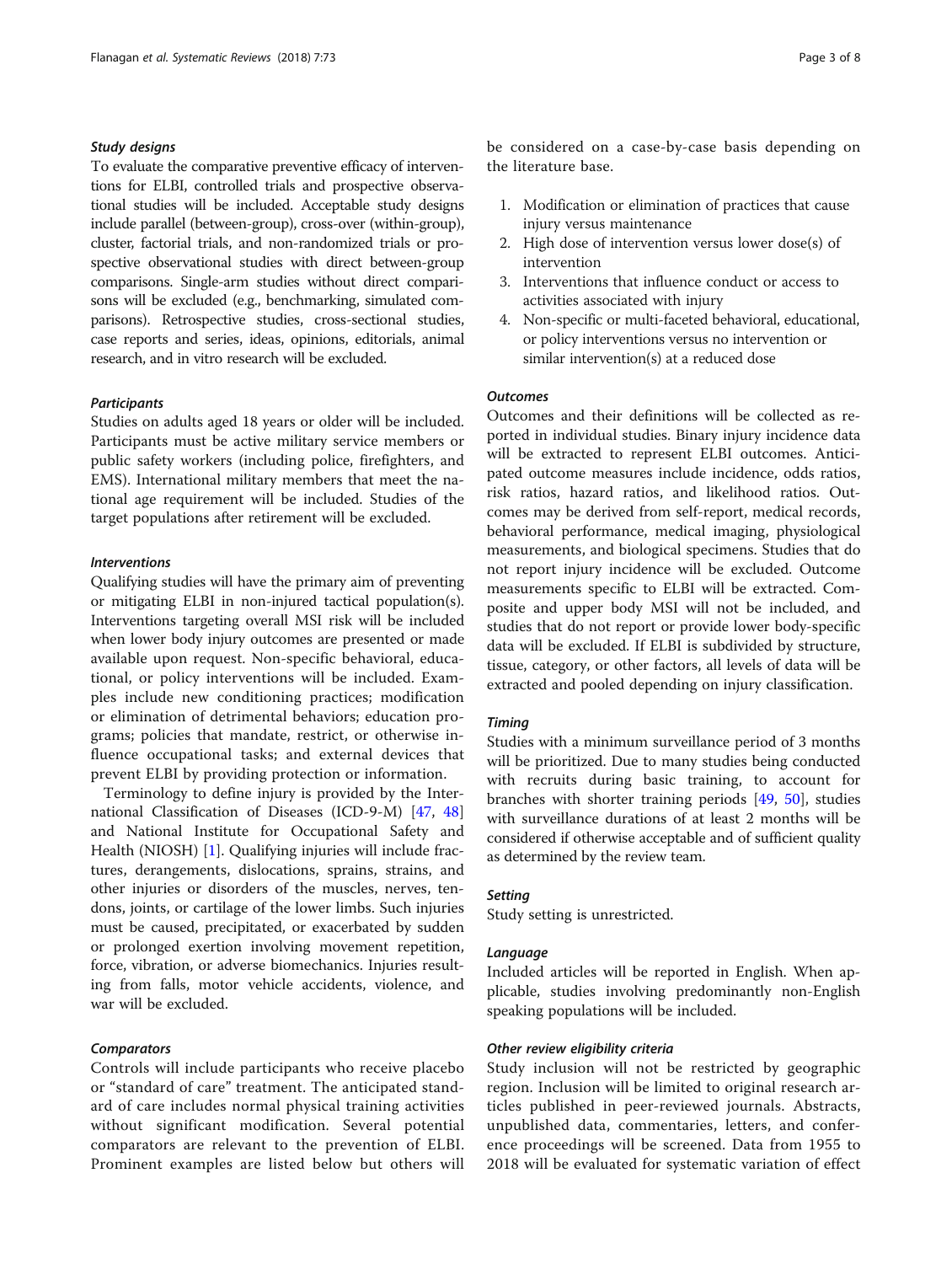estimates associated with publication age and normalized or sub-grouped as necessary.

## Information sources

MEDLINE, EMBASE, Cochrane, and CINAHL electronic databases will be searched. We will also search the reference lists of included publications, relevant reviews, and gray literature. Article listings in the top five journals of included studies will be searched from 2018 to 2003. The final reference list will be circulated among the review team and external experts identified by the team. The search strategy will meet IOM Standards for Systematic Reviews [[51\]](#page-7-0) and guidelines set forth in the Cochrane Handbook for Systematic Reviews of Interventions.

## Search strategy

The search strategy will use medical subject headings (MeSH) and text words that identify the target populations, injuries and structures, exposures and practices, and analysis features relevant to injury prediction. Searches will be limited to original human research articles published in peer-reviewed journals in English. Searches will not be limited by publication year or study design. The MEDLINE search strategy will be developed by a health sciences Librarian with expertise in systematic review searches (RT) in collaboration with the project team and reviewed by an additional Librarian (see Additional file [1](#page-5-0) for search strategy). The MEDLINE search strategy will be adapted for use with EMBASE, Cochrane, and CINAHL databases. The electronic database search will be updated and re-run before the final analysis to capture new studies and confirm retrieval of a high proportion of eligible studies. PROSPERO will be searched for ongoing and completed reviews at the beginning and end of the review process. Recently completed systematic reviews will be searched for new articles.

## Study records

## Data management

Citation abstracts and full-text articles captured during the literature search will be uploaded into Distiller Systematic Review (DSR) software for screening. Before DSR upload, duplicate search results will be removed using Endnote reference management software. When multiple reports on a study are identified, the study team will assess the consistency of reported study design, sample size, outcome(s), and statistical test(s). All relevant original information will be extracted and collated. In the event of multiple versions, the initial version will be retained. The inclusion and exclusion criteria will be developed into a series of forms for article screening (see Additional file [2](#page-5-0) for screening forms). The forms will be tested and refined before formal screening. New members

of the team will be trained on the content area and DSR software before participation.

#### Selection process

Titles of studies retrieved from the search will be independently screened by two reviewers for relevance to the prediction of ELBI. Reviewers will be blind to study author(s), journal title, and institution. For level 2 screening, abstracts will be reviewed for requisite study outcomes. Level 3 screening will confirm the eligibility of the participant population. Following the completion of level three screening, a quality control check will be conducted on all relevant articles by senior review team members (MB, KK, AL, AS) before the commencement of full-text screening. After the quality control check, if the inclusion criteria are met or inconclusive, the full text will be obtained for level four screening. Any article marked for removal will require agreement from three independent senior review members. When questions about study eligibility persist, study authors will be contacted for additional information. If the study author does not respond to contact for additional information or the response is deemed inadequate, the study will be screened and reason(s) noted. Disagreements about inclusion will be resolved through discussion or final review by a third author. Reason(s) for exclusion will be recorded and reported. Inter-rater agreement will be analyzed after the completion of three selection process procedures: (1) initial assessment test, (2) refinement, and (3) formal screening process.

## Data collection process

Data will be extracted in duplicate by two independent reviewers using standardized forms in DSR. To improve consistency, data extraction forms will be pre-piloted in conjunction with the selection forms (see Additional file [3](#page-5-0) for data extraction forms). Disagreements will be resolved by a third reviewer (SF, CC, CD, or ML). When data from primary studies are not presented in a usable format, the study authors will be contacted and asked to provide the missing data. We will attempt to contact primary authors up to three times by email or phone. The original study authors will also be contacted to confirm the accuracy of the final extracted data and resolve remaining uncertainties. In the event of uncertainty or missing data failure to respond, comply, or follow-up will result in study exclusion. When multiple reports of a single study are identified non-duplicated information will be collated. Otherwise, data from the initial report will be included with the exclusion of duplicates noted.

## Data items

Extracted data will include study characteristics (study setting and design, sample size, duration of follow-up,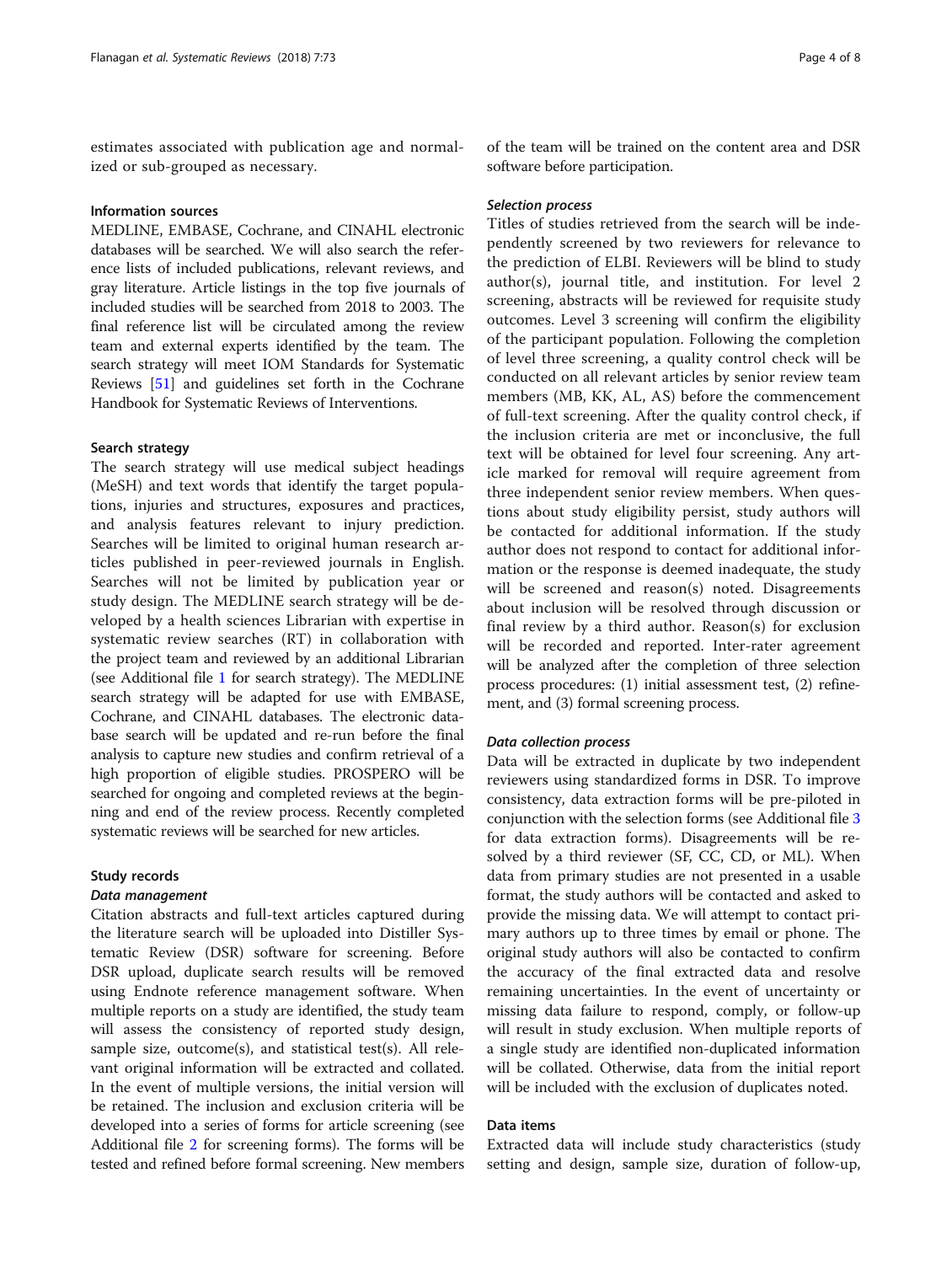type of control, methods, intervention type, measurement techniques, time points, indicators of acceptability, side effects), participant and exposure characteristics (occupation, duration of participation, demographic, anthropometric, biological, workload, history, fitness), injury characteristics (injury definition, reporting method, location, and subtype,), author interpretation(s) of findings, suggested mechanisms of action, potential confounds, information for the assessment of risk of bias, and information consistent with the Template for Intervention Description and Replication (TIDieR) [\[52\]](#page-7-0).

Outcomes specific to anatomic locations (e.g., knee), structures (e.g., anterior cruciate ligament), and disorders (e.g., sprain) will be collected for further analysis or aggregation. In the health and rehabilitation science literature, MSI is often classified as non-traumatic (overuse) or traumatic (acute). If descriptions are consistent across studies, injuries will be sub-typed accordingly. For cross-over trials, data from the first baseline period will be extracted. Measures of central tendency and variability will be extracted from figures when necessary using plot digitization software. If effect sizes cannot be calculated, study authors will be contacted for additional information.

## Outcomes and prioritization Primary outcome

The primary outcome is ELBI incidence. Risk ratios will be calculated from the total number of participants at each measurement time point.

## Secondary outcomes

- 1. Limited duty days prevented by the intervention
- 2. Cost reduction
- 3. Measures of acceptability, efficacy, and tolerability (a) Attrition for any reason: a measure of overall treatment acceptability
	- (b) Attrition due to inefficacy of treatment: a global measure of efficacy
	- (c) Attrition due to adverse events: a global measure of tolerability
- 4. Side effects
	- (a) Number of participants who experienced one or more side effect

## Risk of bias

Two blinded reviewers will independently assess risk of bias for each included study. Disagreement between the reviewers will be resolved after discussion or final decision by a third reviewer (SF, CC, CD, or ML). To assess the risk of study bias and overall study quality, the following factors will be considered: sample definition and representation, adequate randomization, adequate allocation concealment, blinding, completeness of outcome data, and selective outcome reporting. For each domain, descriptions provided in the study will be collected as reported and scored using the risk of bias (RoB 2.0) for randomized controlled trials and the Risk of Bias In Non-randomized Studies - of Interventions (RoBINS-I) for prospective cohort studies [\[53](#page-7-0)]. When insufficient information is provided, the original study author(s) will be contacted for clarification. The risk of bias will be summarized graphically across studies. The synthesis will include a subgroup analysis to examine the influence of study quality on the overall findings of the review. Low-quality studies may be excluded from the final analysis.

## Data synthesis

Under the assumption of sufficient homogeneity, quantitative analysis of aggregate participant data will be conducted. The planned analytical approach will include a narrative synthesis of the findings from the included studies, structured around prevention interventions and participant, exposure, and study characteristics. If a study incorporates more than two relevant treatment groups, information from each group will be summarized with further analysis of combined data as appropriate (e.g., two levels of a treatment class combined for comparison against another treatment class). Original study authors will be contacted when there are missing data. Binary ELBI outcomes will be expressed as estimates of relative risk using risk ratios (lnRR) with 95% confidence intervals (CI).

The results of included studies will be pooled and analyzed using stratified random effects meta-analysis (Rev-MAN v5.3, The Cochrane Collaboration) [[54](#page-7-0), [55](#page-7-0)]. Subgroup and meta-regression (Stata, StataCorp) analyses will be used to determine whether treatment estimates are influenced by potential effect modifiers such as study characteristics and participant characteristics (see "[Subgroup Analysis](#page-5-0)" section below). Statistical heterogeneity will be determined with chi-square  $(\chi^2)$  and  $I^2$  (0–100%) statistics, with  $\chi^2$  p > 0.10 and  $I^2$  > 50% indicative of substantial heterogeneity [[56\]](#page-7-0). Betweenstudy variance  $(\tau^2)$  will be assessed in relation to effect size estimates. In the event of substantial heterogeneity [[57\]](#page-7-0), sensitivity analysis will be conducted as indicated by subgroup comparisons, RoB 2.0, and ROBINS-I checklists.

The presentation of results will be ordered by objective. Important comparisons and subgroup analyses will be presented based on the availability of data. Results will be presented in narrative text, tables, and figures. Depending on the results of sensitivity and subgroup analyses, studies with a high risk of bias may be excluded from the final meta-analysis.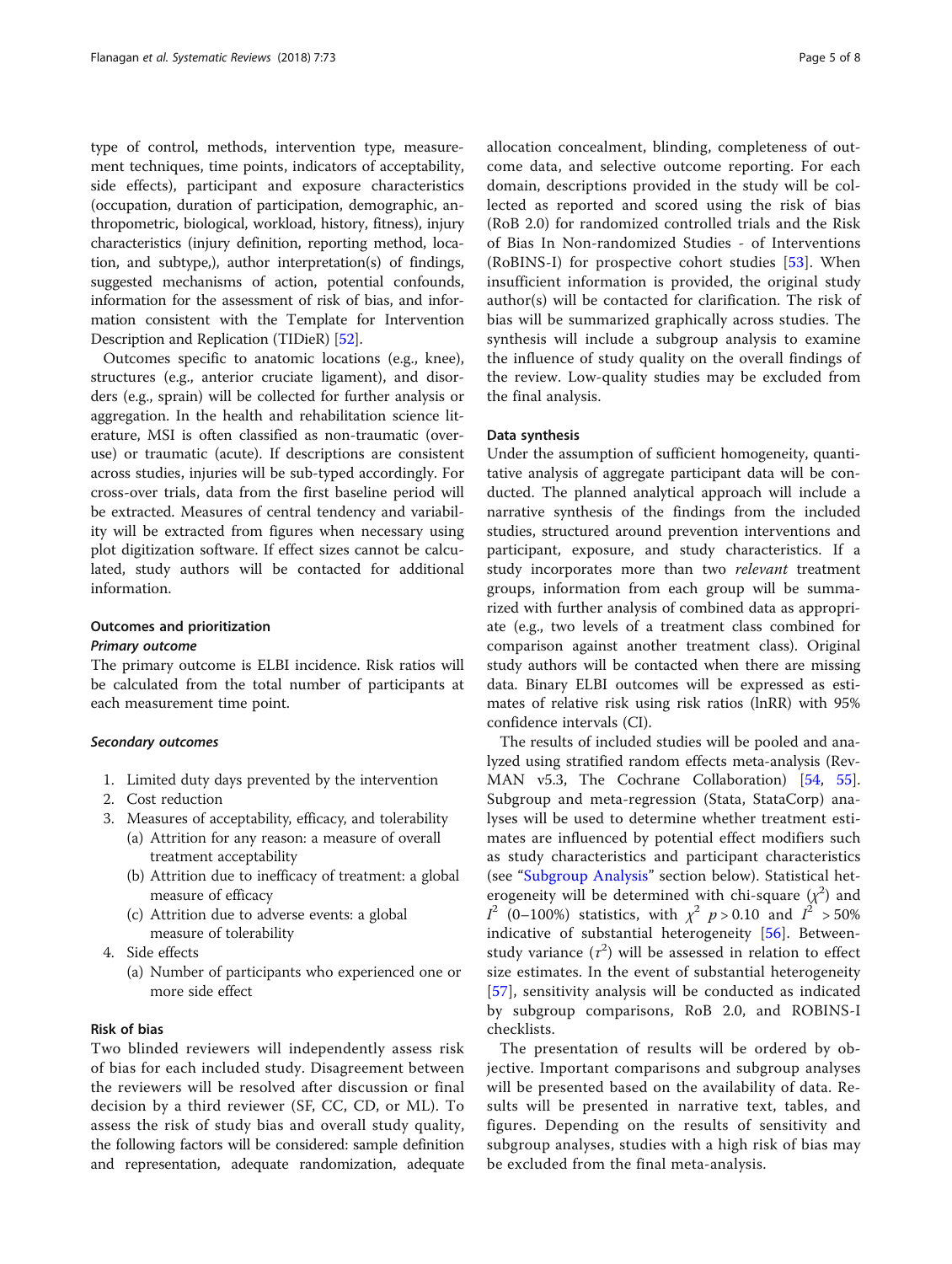## <span id="page-5-0"></span>Subgroup analysis

If the necessary data are available, subgroup analyses will be used to investigate sources of between-study heterogeneity and the robustness of the meta-analysis. Comparisons will be considered on a case-by-case basis depending on the literature base with the maximal feasible amount of data extracted for the following factors:

- 1. Participant characteristics (e.g., sex, age, occupation)
- 2. Injury location, structure, class (e.g., knee, patellar tendon, tendinopathy)
- 3. Injury subtype (acute vs. non-traumatic)
- 4. Intervention type (e.g., educational program vs. targeted training)
- 5. Surveillance period (e.g., 3 months vs. 1 year)
- 6. Study-specific factors
	- (a) Study design (e.g., randomized vs. nonrandomized)
	- (b) Sample size
	- (c) Overall study quality
	- (d) Risk of bias (e.g., all studies versus low bias studies only)
	- (e) Publication age

## Meta-bias

The possibility of publication and outcome reporting bias will be explored with funnel plots and the RoB 2.0 and ROBINS-I checklists. Small sample bias will be assessed by comparing fixed effects estimates with random effects models. Furthermore, continuous and dichotomous risk factors will be compared in RevMan and presented as interpretable rates (e.g., odds/risk/hazard ratio). Results may be used to re-weigh studies or for subgroup analysis. The analysis and reporting techniques used in this review will comply with guidelines provided by the Measurement Tool to Assess Systematic Reviews (AMSTAR-2) [[58](#page-7-0)]. For information on compliance with PRIMSA-P review guidelines, see Additional file 4.

## Confidence in cumulative estimate

The overall quality of the body of evidence will be determined with the Grading of Recommendations Assessment, Development, and Evaluation (GRADE) approach [\[59](#page-7-0)]. Studies excluded from the meta-analysis will be excluded from the GRADE assessment. GRADE results will be used to inform conclusions on the overall strength of predictors of ELBI in military and public safety populations.

## **Discussion**

Exertional lower body musculoskeletal injuries negatively impact the health, performance, and readiness of military and public safety populations. There is a need to quantitatively synthesize and evaluate the comparative

efficacy of strategies to prevent such injuries. In addition to a comprehensive search strategy, this systematic review and planned meta-analysis adds to the extant literature base in its use of rigorous multi-level screening processes and quantitative consideration of study bias, age, and quality. Prevention strategies with higher overall efficacy will be identified, with further analysis to examine the influence of participant-, injury-, and study-specific characteristics. The results of this review will provide a robust and comprehensive resource to guide the prioritization of ELBI prevention strategies and direct future research efforts.

## Additional files

[Additional file 1:](https://doi.org/10.1186/s13643-018-0730-9) MEDLINE search strategy—terms and connectors for literature search. (PDF 25 kb)

[Additional file 2:](https://doi.org/10.1186/s13643-018-0730-9) Screening form-questions and notes for each level of screening. (PDF 136 kb)

[Additional file 3:](https://doi.org/10.1186/s13643-018-0730-9) Data extraction form-topics for data extraction, synthesis, and quality assessment. (PDF 113 kb)

[Additional file 4:](https://doi.org/10.1186/s13643-018-0730-9) PRIMSA-P form-populated PRISMA-P checklist systematic review protocol. (PDF 290 kb)

#### Abbreviations

AMSTAR-2: Measurement Tool to Assess Systematic Reviews; CI: Confidence intervals; CINAHL: Cumulative Index to Nursing and Allied Health Literature; DSR: Distiller Systematic Review; ELBI: Exertional lower body injury; EMBASE: Excerpta Medica Database; EMS: Emergency medical service; GRADE: Grading of Recommendations Assessment, Development, and Evaluation; ICD: International Classification of Diseases; IOM: Institute of Medicine; MEDLINE: US National Library of Medicine bibliographic database; MeSH: Medical subject headings; MSI: Musculoskeletal injury; NIOSH: National Institute for Occupational Safety and Health; PRISMA: Preferred Reporting Items for Systematic Reviews and Meta-Analyses; PROSPERO: International prospective register of systematic reviews; RCT: Randomized controlled trial; RoB-2.0: Revised tool for risk of bias in randomized trials; ROBINS-I: Risk of Bias In Non-Randomized Studies - of Interventions; RR: Risk ratio; TIDieR: Template for Intervention Description and Replication

## Acknowledgements

The authors thank Camille Johnson, Alexis Faunce, Brandon Sciavolino, Madeline Wells, Audrey Bentley, Sadhana Sridhar, Megan Magarity, and Daniel Biery for their assistance in level 1–3 screening and providing critical feedback for the development and refinement of the screening and extraction forms.

#### Support

The Neuromuscular Research Laboratory at the University of Pittsburgh sponsors and retains full control of the data. The authors maintain sole responsibility for protocol development, review conduct, data analysis and interpretation, and dissemination. No funding has been received for this study.

#### **Amendments**

If the protocol is amended, the date, description, and rationale of change(s) will be provided in this section. Changes will not be incorporated into the protocol. SF will be responsible for the approval, documentation, and implementation of amendment(s).

## Authors' contributions

SF is the guarantor of the study. SF, CC, CD, KK, AS, CJ, AB, SE, MB, AL, and BN drafted the manuscript. All authors contributed to the development of the selection criteria, bias assessment strategy, and data extraction criteria. RT developed the search strategy. ML provided statistical expertise. CC and BN provided expertise on lower body injury in tactical populations. All authors read, provided feedback, and approved the final manuscript.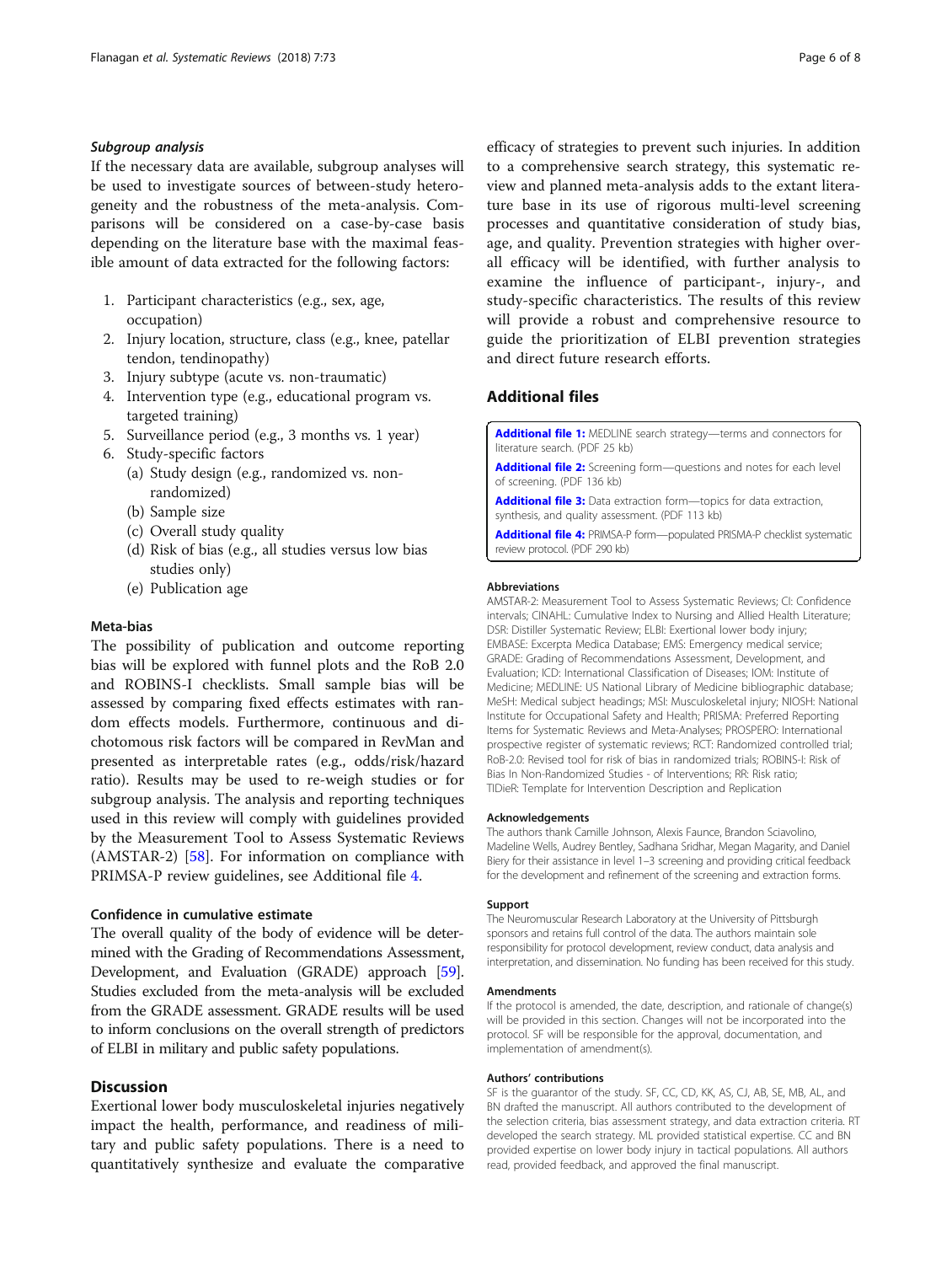#### <span id="page-6-0"></span>Competing interests

The authors declare that they have no competing interests.

## Publisher's Note

Springer Nature remains neutral with regard to jurisdictional claims in published maps and institutional affiliations.

#### Author details

<sup>1</sup>Neuromuscular Research Laboratory and Warrior Human Performance Research Center, Department of Sports Medicine and Nutrition, School of Health and Rehabilitation Sciences, University of Pittsburgh, Pittsburgh, PA, USA. <sup>2</sup>Health Sciences Library System, University of Pittsburgh, Pittsburgh, PA, USA. <sup>3</sup>Department of Health and Physical Activity, School of Education, University of Pittsburgh, Pittsburgh, PA, USA.

## Received: 15 December 2017 Accepted: 13 April 2018 Published online: 05 May 2018

#### References

- Health NIfOSa. Musculoskeletal health program: centers for disease control and prevention. 2017. Available from: <https://www.cdc.gov/niosh/programs/msd/>. [cited 2017 May 20].
- Maguire BJ, Smith S. Injuries and fatalities among emergency medical technicians and paramedics in the United States. Prehosp Disaster Med. 2013;28(4):376–382. Epub 2013/05/11. [https://doi.org/10.1017/](https://doi.org/10.1017/S1049023X13003555) [S1049023X13003555.](https://doi.org/10.1017/S1049023X13003555) PubMed PMID: 23659321.
- 3. Bulzacchelli MT, Sulsky SI, Rodriguez-Monguio R, Karlsson LH, Hill MO. Injury during U.S. army basic combat training: a systematic review of risk factor studies. Am J Prev Med. 2014;47(6):813–822. Epub 2014/12/03. [https://doi.](https://doi.org/10.1016/j.amepre.2014.08.008) [org/10.1016/j.amepre.2014.08.008.](https://doi.org/10.1016/j.amepre.2014.08.008) PubMed PMID: 25455122.
- 4. Gray SE, Collie A. The nature and burden of occupational injury among first responder occupations: a retrospective cohort study in Australian workers. Injury. 2017 48(11):2470–2477. Epub 2017/10/02. [https://doi.org/10.1016/j.](https://doi.org/10.1016/j.injury.2017.09.019) [injury.2017.09.019.](https://doi.org/10.1016/j.injury.2017.09.019) PubMed PMID: 28964511.
- Hauret KG, Jones BH, Bullock SH, Canham-Chervak M, Canada S. Musculoskeletal injuries description of an under-recognized injury problem among military personnel. Am J Prev Med. 2010;38(1 Suppl):S61–S70. Epub 2010/02/13. <https://doi.org/10.1016/j.amepre.2009.10.021>. PubMed PMID: 20117601.
- Jones BH, Canham-Chervak M, Canada S, Mitchener TA, Moore S. Medical surveillance of injuries in the U.S. military descriptive epidemiology and recommendations for improvement. Am J Prev Med. 2010;38(1 Suppl):S42– S60. Epub 2010/02/13. <https://doi.org/10.1016/j.amepre.2009.10.014>. PubMed PMID: 20117600.
- Jones BH, Knapik JJ. Physical training and exercise-related injuries. Surveillance, research and injury prevention in military populations. Sports Med. 1999;27(2):111–25. Epub 1999/03/26. PubMed PMID: 10091275
- 8. Nindl BC, Williams TJ, Deuster PA, Butler NL, Jones BH. Strategies for optimizing military physical readiness and preventing musculoskeletal injuries in the 21st century. US Army Med Dep J. 2013;Oct-Dec:5–23.
- Ruscio BA, Jones BH, Bullock SH, Burnham BR, Canham-Chervak M, Rennix CP, Wells TS, Smith JW. A process to identify military injury prevention priorities based on injury type and limited duty days. Am J Prev Med. 2010; 38(1 Suppl):S19–S33. Epub 2010/02/13. [https://doi.org/10.1016/j.amepre.](https://doi.org/10.1016/j.amepre.2009.10.004) [2009.10.004.](https://doi.org/10.1016/j.amepre.2009.10.004) PubMed PMID: 20117593.
- 10. Jones BH, Hauschild VD. Physical training, fitness, and injuries: lessons learned from military studies. J Strength Cond Res. 2015;29(Suppl 11):S57– 64.
- 11. Canham-Chervak M, Hooper TI, Brennan FH, Craig SC, Girasek DC, Schaefer RA, Barbour G, Yew KS, Jones BH. A systematic process to prioritize prevention activities sustaining progress toward the reduction of military injuries. Am J Prev Med. 2010;38(1):S11–S8. [https://doi.org/10.1016/j.amepre.](https://doi.org/10.1016/j.amepre.2009.10.003) [2009.10.003.](https://doi.org/10.1016/j.amepre.2009.10.003) PubMed PMID: WOS:000273413900002.
- 12. NIST. The economic consequences of firefighter injuries and their prevention: final report. 2004.
- 13. Haynes HJM, J. L. U.S. Firefighter Injuries 2015. National Fire Protection Association, 2016 October 2016. Report No.
- 14. Firefighter. IAo. 1998 death and injury survey Washington, DC. Washington, DC: International Association of Firefighters; 1999.
- 15. Molis HJGHaJL. NFPA's "U.S. firefighter injuries––2016". 2017.
- 16. Owens BCK. The burden of musculoskeletal injuries in the military. New
- York: Springer; 2016. 17. Esteve E, Rathleff MS, Bagur-Calafat C, Urrutia G, Thorborg K. Prevention of groin injuries in sports: a systematic review with meta-analysis of randomised controlled trials. Br J Sports Med. 2015;49(12):8. [https://doi.org/](https://doi.org/10.1136/bjsports-2014-094162) [10.1136/bjsports-2014-094162.](https://doi.org/10.1136/bjsports-2014-094162) PubMed PMID: WOS:000355552000008
- 18. ter Stege MHP, Dallinga JM, Benjaminse A, Lemmink K. Effect of interventions on potential, modifiable risk factors for knee injury in team ball sports: a systematic review. Sports Med. 2014;44(10):1403–26. [https://](https://doi.org/10.1007/s40279-014-0216-4) [doi.org/10.1007/s40279-014-0216-4.](https://doi.org/10.1007/s40279-014-0216-4) PubMed PMID: WOS:000344974200007
- 19. Al Attar WSA, Soomro N, Pappas E, Sinclair PJ, Sanders RH. How effective are F-MARC injury prevention programs for soccer players? A systematic review and meta-analysis. Sports Med. 2016;46(2):205–17. [https://doi.org/10.1007/](https://doi.org/10.1007/s40279-015-0404-x) [s40279-015-0404-x.](https://doi.org/10.1007/s40279-015-0404-x) PubMed PMID: WOS:000378134500005
- 20. Taylor JB, Waxman JP, Richter SJ, Shultz SJ. Evaluation of the effectiveness of anterior cruciate ligament injury prevention programme training components: a systematic review and meta-analysis. Br J Sports Med. 2015; 49(2):79–U29. [https://doi.org/10.1136/bjsports-2013-092358.](https://doi.org/10.1136/bjsports-2013-092358) PubMed PMID: WOS:000347105900004
- 21. Yeung EW, Yeung SS. A systematic review of interventions to prevent lower limb soft tissue running injuries. Br J Sports Med. 2001;35(6):383–9. <https://doi.org/10.1136/bjsm.35.6.383>. PubMed PMID: WOS:000172605700004
- 22. Kalirathinam D, Ismail MS, Singh TSP, Saha S, Hashim HA. Does neuromuscular exercise training improve proprioception in ankle lateral ligament injury among athletes? Systematic review and meta-analysis. Sci Med. 2017;27(1):8. <https://doi.org/10.15448/1980-6108.2017.1.25082>. PubMed PMID: WOS:000398105600004
- 23. Brachman A, Kamieniarz A, Michalska J, Pawlowski M, Slomka KJ, Juras G. Balance training programs in athletes—a systematic review. J Hum Kinet. 2017;58(1):45–64. [https://doi.org/10.1515/hukin-2017-0088.](https://doi.org/10.1515/hukin-2017-0088) PubMed PMID: WOS:000407005600005
- 24. Taylor JB, Ford KR, Nguyen AD, Terry LN, Hegedus EJ. Prevention of lower extremity injuries in basketball: a systematic review and meta-analysis. Sports Health. 2015;7(5):392–8. <https://doi.org/10.1177/1941738115593441>. PubMed PMID: WOS:000214894000002
- 25. Bonanno DR, Landorf KB, Munteanu SE, Murley GS, Menz HB. Effectiveness of foot orthoses and shock-absorbing insoles for the prevention of injury: a systematic review and meta-analysis. Br J Sports Med. 2017;51(2):86-+. [https://](https://doi.org/10.1136/bjsports-2016-096671) [doi.org/10.1136/bjsports-2016-096671](https://doi.org/10.1136/bjsports-2016-096671). PubMed PMID: WOS:000391443300004
- 26. Jones BH, Thacker SB, Gilchrist J, Kimsey JCD, Sosin DM. Prevention of lower extremity stress fractures in athletes and soldiers: a systematic review. Epidemiol Rev. 2002;24(2):228–47. [https://doi.org/10.1093/epirev/mxf011.](https://doi.org/10.1093/epirev/mxf011)
- 27. Driban JB, Hootman JM, Sitler MR, Harris KP, Cattano NM. Is participation in certain sports associated with knee osteoarthritis? A systematic review. J Athl Train. 2017;52(6):497–506. [https://doi.org/10.4085/1062-6050-50.2.08.](https://doi.org/10.4085/1062-6050-50.2.08) PubMed PMID: WOS:000404154700003
- 28. Goldman EF, Jones DE. Interventions for preventing hamstring injuries: a systematic review. Physiotherapy. 2011;97(2):91–9. [https://doi.org/10.1016/j.](https://doi.org/10.1016/j.physio.2010.11.011) [physio.2010.11.011.](https://doi.org/10.1016/j.physio.2010.11.011) PubMed PMID: WOS:000289547300001
- 29. Lin CWC, Uegaki K, Coupe VMH, Kerkhoffs GM, van Tulder MW. Economic evaluations of diagnostic tests, treatment and prevention for lateral ankle sprains: a systematic review. Br J Sports Med. 2013;47(18):1144-+. [https://doi.](https://doi.org/10.1136/bjsports-2012-090319) [org/10.1136/bjsports-2012-090319.](https://doi.org/10.1136/bjsports-2012-090319) PubMed PMID: WOS:000327249500004
- 30. Wardle SL, Greeves JP. Mitigating the risk of musculoskeletal injury: a systematic review of the most effective injury prevention strategies for military personnel. J Sci Med Sport. 2017;20(Suppl 4):S3–S10. [https://doi.org/](https://doi.org/10.1016/j.jsams.2017.09.014) [10.1016/j.jsams.2017.09.014](https://doi.org/10.1016/j.jsams.2017.09.014).
- 31. Anderson MK, Grier T, Canham-Chervak M, Bushman TT, Jones BH. Physical training, smoking, and injury during deployment: a comparison of men and women in the US Army. US Army Med De J. 2015;Apr-Jun:42–8. PubMed PMID: 26101905.
- 32. Anderson MK, Grier T, Dada EO, Canham-Chervak M, Jones BH. The role of gender and physical performance on injuries: an Army study. Am J Prev Med. 2017;52(5):e131-e1e8. Epub 2016/12/26. [https://doi.org/10.1016/j.](https://doi.org/10.1016/j.amepre.2016.11.012) [amepre.2016.11.012.](https://doi.org/10.1016/j.amepre.2016.11.012) PubMed PMID: 28012810.
- 33. Epstein Y, Fleischmann C, Yanovich R, Heled Y. Physiological and medical aspects that put women soldiers at increased risk for overuse injuries. J Strength Cond Res. 2015;29(Suppl 11):S107–10. [https://doi.org/10.1519/JSC.](https://doi.org/10.1519/JSC.0000000000001079) [0000000000001079](https://doi.org/10.1519/JSC.0000000000001079). PubMed PMID: 26506172
- 34. Gilchrist J, Jones BH, Sleet DA, Kimsey CD, CDC, Exercise-related injuries among women: strategies for prevention from civilian and military studies.